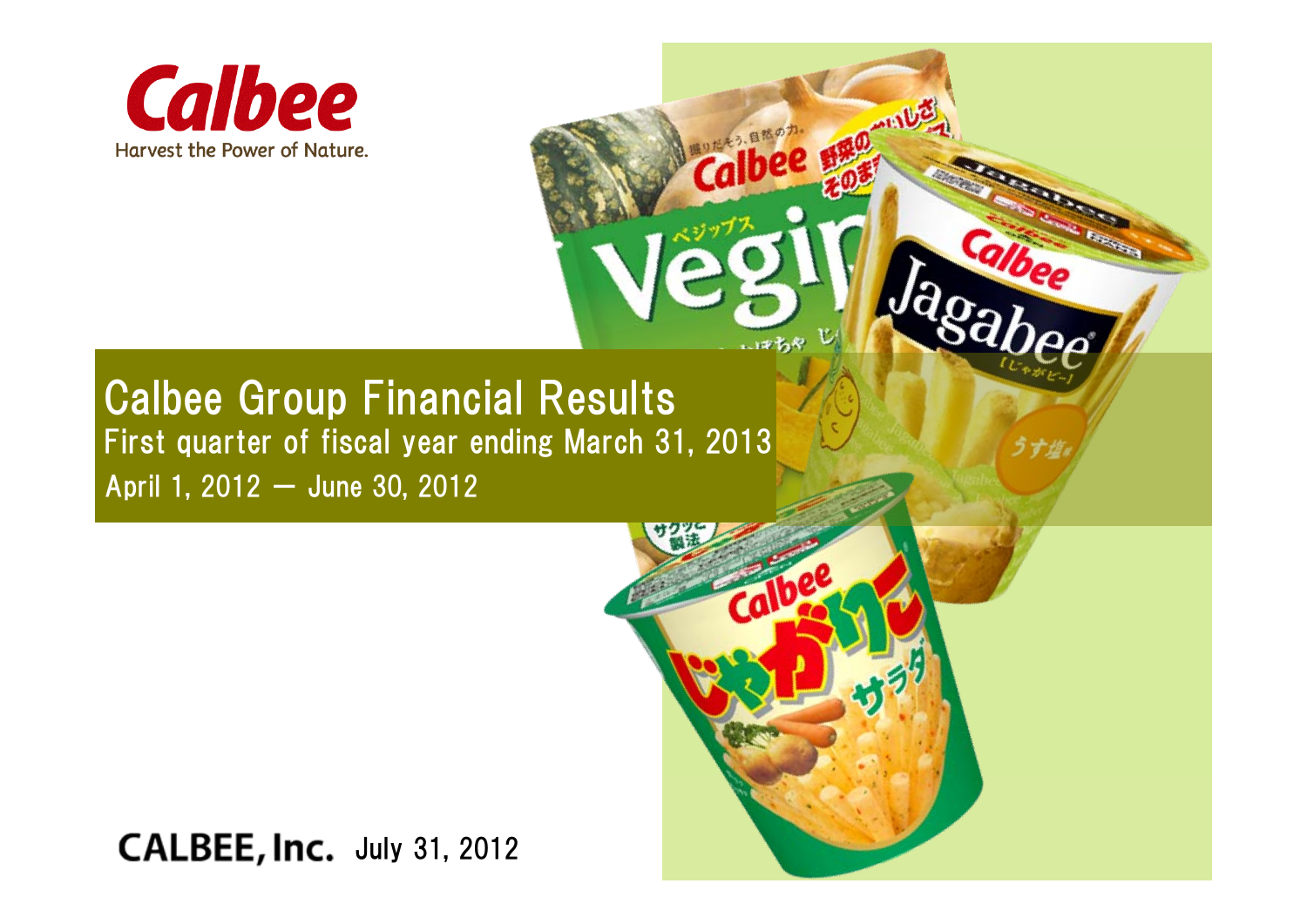## First Quarter Results for the fiscal year ending March 31, 2013

## Koichi Kikuchi

## Executive Officer General Manager of Finance and Accounting Group

Copyright © 2012 CALBEE, Inc. All rights reserved.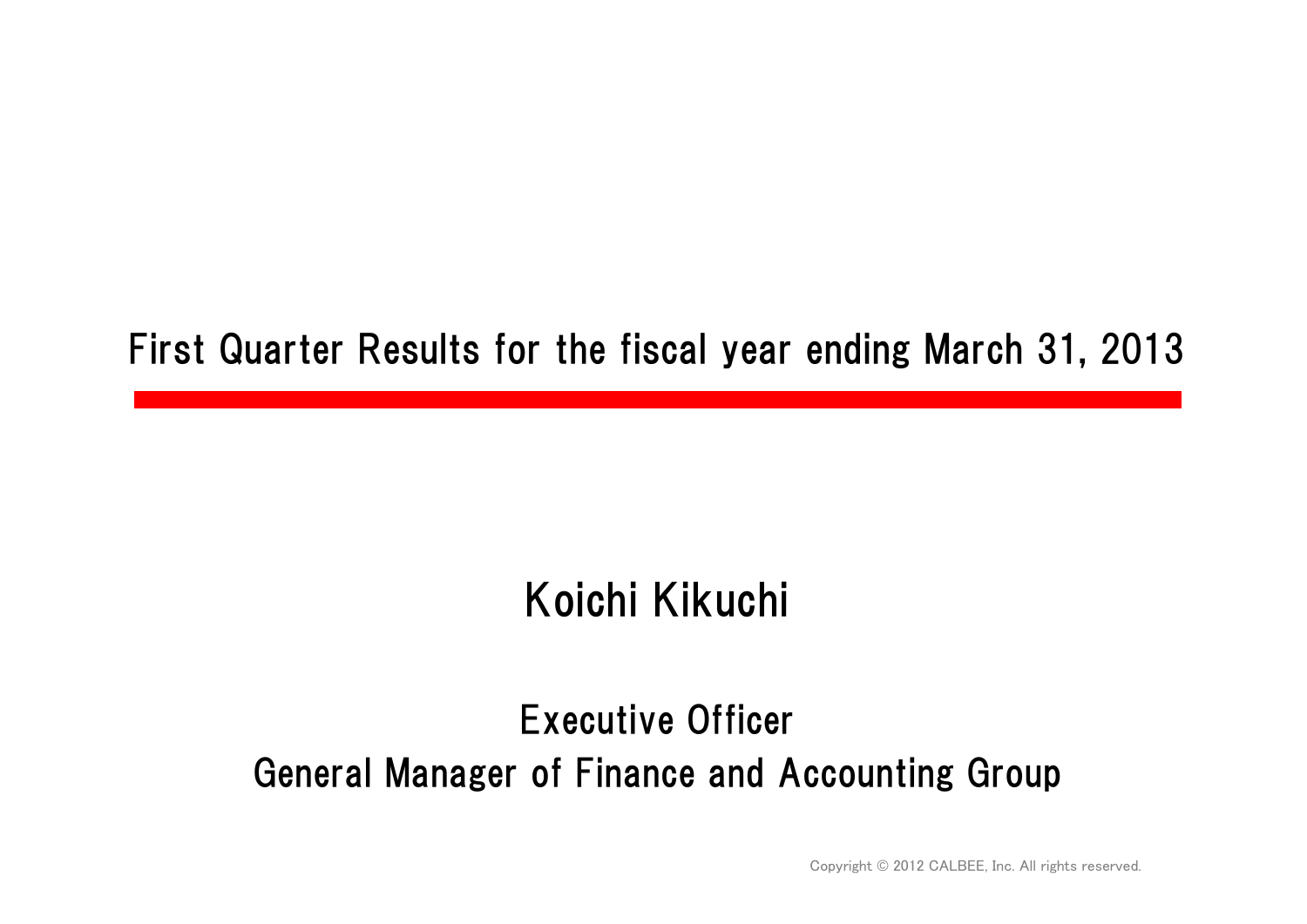## FY2013 Q1: Results highlights



|                               | FY2012 Q1                    | FY2013 Q1                    | <b>Change</b><br>$ln \frac{96}{2}$ | <b>Comparison</b><br>with plan |  |
|-------------------------------|------------------------------|------------------------------|------------------------------------|--------------------------------|--|
| <b>Net Sales</b>              | <b>Million Yen</b><br>35,690 | <b>Million Yen</b><br>43,295 | %<br>$+21.3$                       | %<br>$+6.1$                    |  |
| <b>Gross Profit</b>           | 14,444                       | 18,801                       | $+30.2$                            | $+11.9$                        |  |
| <b>SG&amp;A</b>               | 13,059                       | 15,015                       | $+15.0$                            | $+2.8$                         |  |
| <b>Selling</b>                | 4,487                        | 5,982                        | $+33.3$                            | $+6.8$                         |  |
| <b>Distribution</b>           | 2,902                        | 2,972                        | $+2.4$                             | $-1.9$                         |  |
| Labor                         | 3,740                        | 3,816                        | $+2.0$                             | $-2.1$                         |  |
| <b>Others</b>                 | 1,928                        | 2,244                        | $+16.4$                            | $+8.4$                         |  |
| <b>Operating</b><br>income    | 1,384                        | 3,785                        | $+173.4$                           | $+72.1$                        |  |
| <b>Ordinary</b><br>income     | 1,271                        | 3,596                        | $+182.7$                           | $+63.5$                        |  |
| Extraordinary<br>income /loss | 15                           | $-57$                        |                                    |                                |  |
| <b>Net Profit</b>             | 566                          | 2,073                        | $+265.9$                           | $+77.2$                        |  |

Substantial increase in profit compared to the same period of last fiscal year, which was affected by the Great East Japan Earthquake

#### Net sales

Large increases in each category

### Gross profit

Gross margin up 2.9 percentage points due to sales growth and cost reductions

## SG&A expenses

Increased selling expenses to grow domestic market share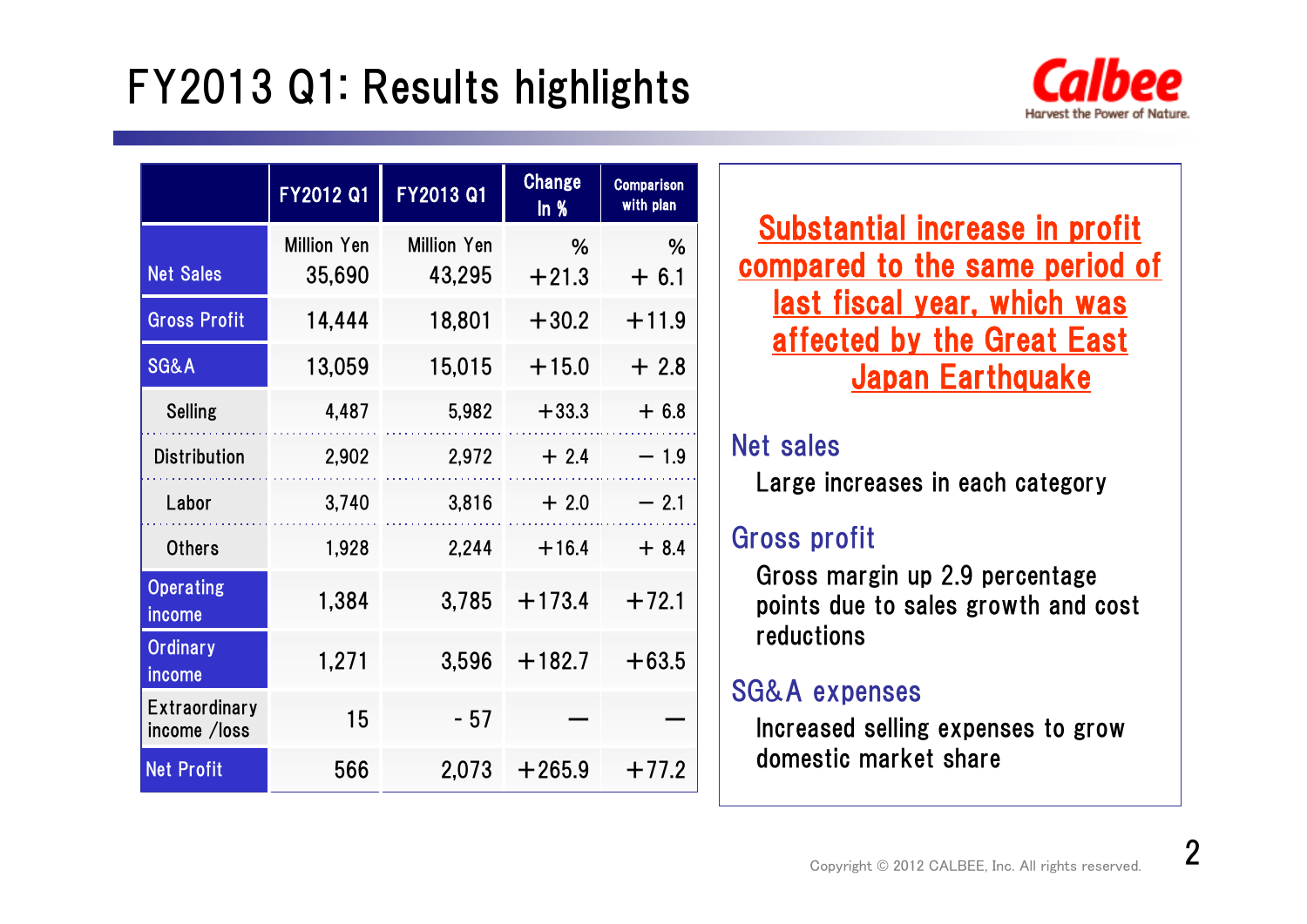# FY2013 Q1: Factors increasing sales





Items of increasing sales Million yen

■

| <b>Sales</b>              | 7,604 |
|---------------------------|-------|
| Potato chips              | 1,813 |
| Jagarico                  | 1,357 |
| Patato-based snacks       | 3,920 |
| <b>Flour-based Snacks</b> | 1.421 |
| <b>Overseas</b>           | 750   |
| <b>Cereals</b>            | 907   |
| Others                    | 605   |

## ■ Potato-based snacks

Potato Chips

Increasing promotional activities and proactively launching timelimited or Locality-limited products



Year-round sales began for *Tarako Butter*, which became a hit time-limited product last year



#### ■ Flour-based snacks Core products, *Kappa Ebisen* and Sapporo Potato selling well

#### ■**Cereals**

Sales of *Fruits Granola* grew rapidly due to more intensive PR activities and more stores handling the products

**Overseas** North America and South Korea contributed to growth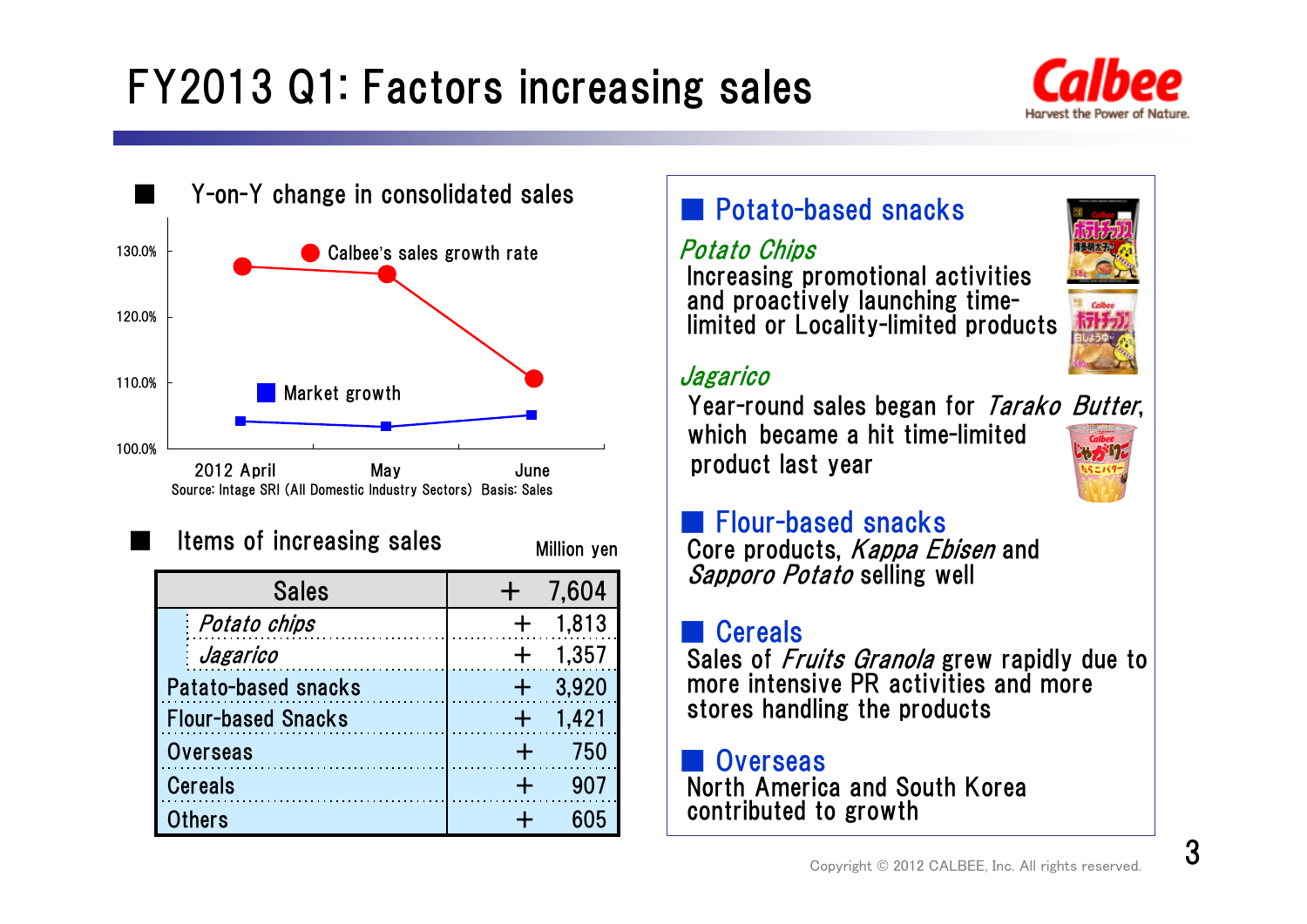## FY2013 Q1: Factors increasing operating income



#### FY2012 Q1 FY2013 Q1

4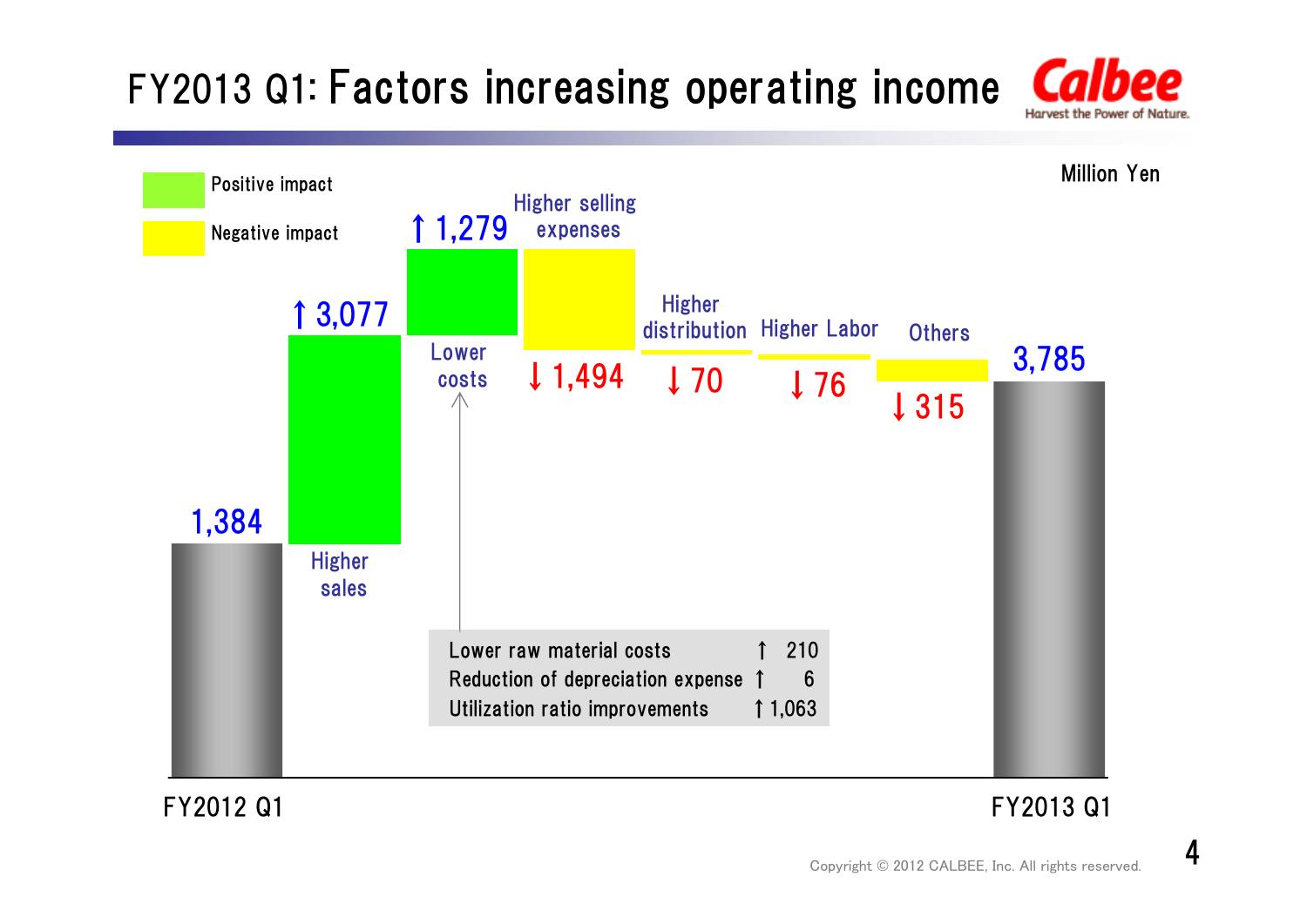

|                            | FY 2012<br>H1 results        | FY2013<br><b>H1</b><br>previous<br>forecast | <b>Change</b><br>over<br>FY2012 H1 |
|----------------------------|------------------------------|---------------------------------------------|------------------------------------|
| <b>Net Sales</b>           | <b>Million Yen</b><br>75.985 | <b>Million Yen</b><br>82,800                | %<br>$+9.0$                        |
| <b>Operating</b><br>income | 3,893                        | 5,100                                       | $+31.0$                            |
| <b>Ordinary</b><br>income  | 3,499                        | 5,100                                       | $+45.7$                            |
| <b>Net Profit</b>          | 1,772                        | 2,750                                       | $+55.1$                            |

|                            | <b>FY2013 H1</b><br>revised<br>forecast | <b>Change</b><br>$QV$ er<br><b>FY2012 H1</b> |
|----------------------------|-----------------------------------------|----------------------------------------------|
| <b>Net Sales</b>           | <b>Million Yen</b><br>85,300            | %<br>$+12.3$                                 |
| <b>Operating</b><br>income | 6,600                                   | $+69.5$                                      |
| <b>Ordinary</b><br>income  | 6,400                                   | $+82.9$                                      |
| <b>Net Profit</b>          | 3,650                                   | $+105.9$                                     |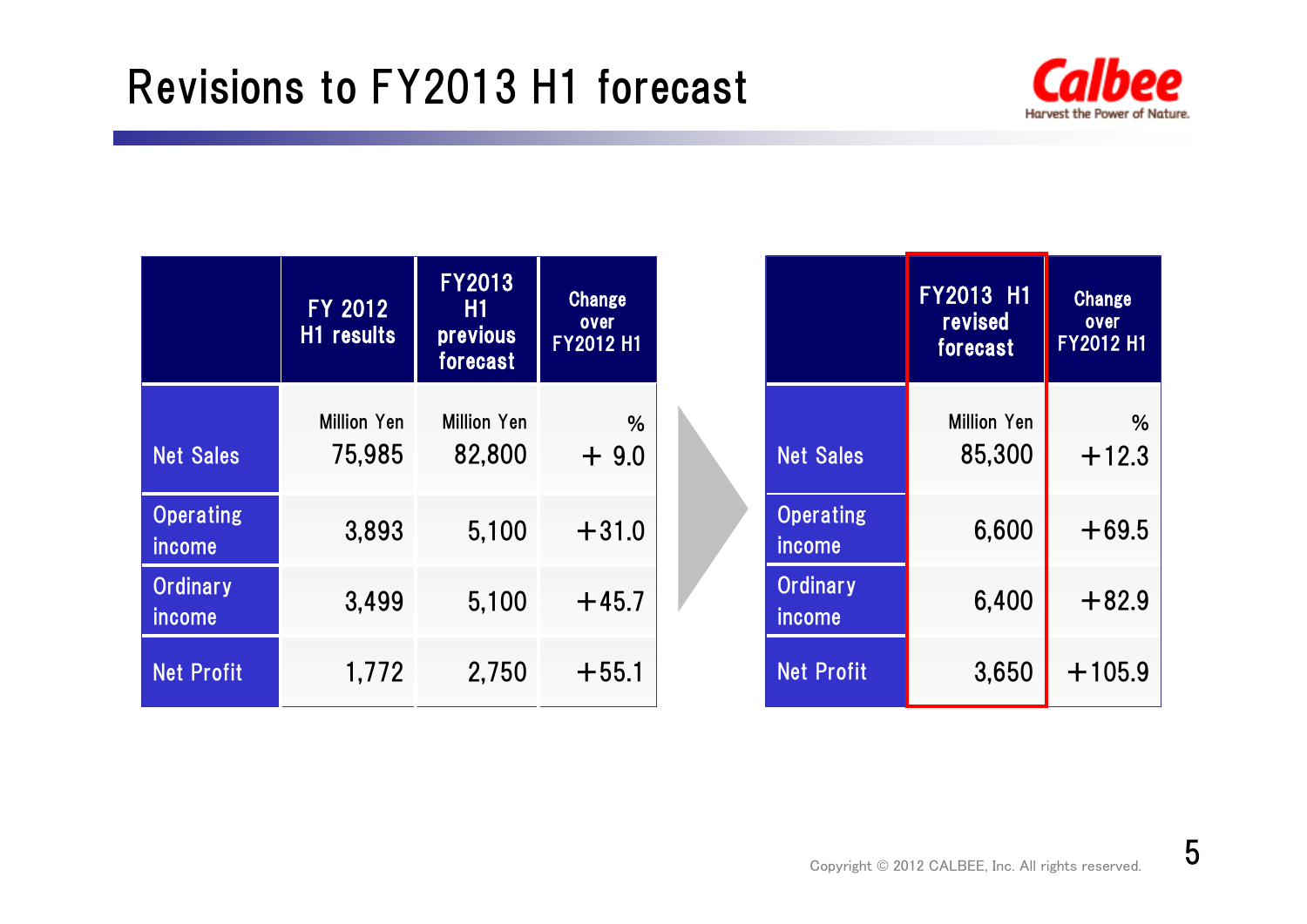# Aiming to achieve plans

# Satoshi Eguchi

### Executive Officer, General Manager of Strategic Planning & New Business Development Group

Copyright © 2012 CALBEE, Inc. All rights reserved.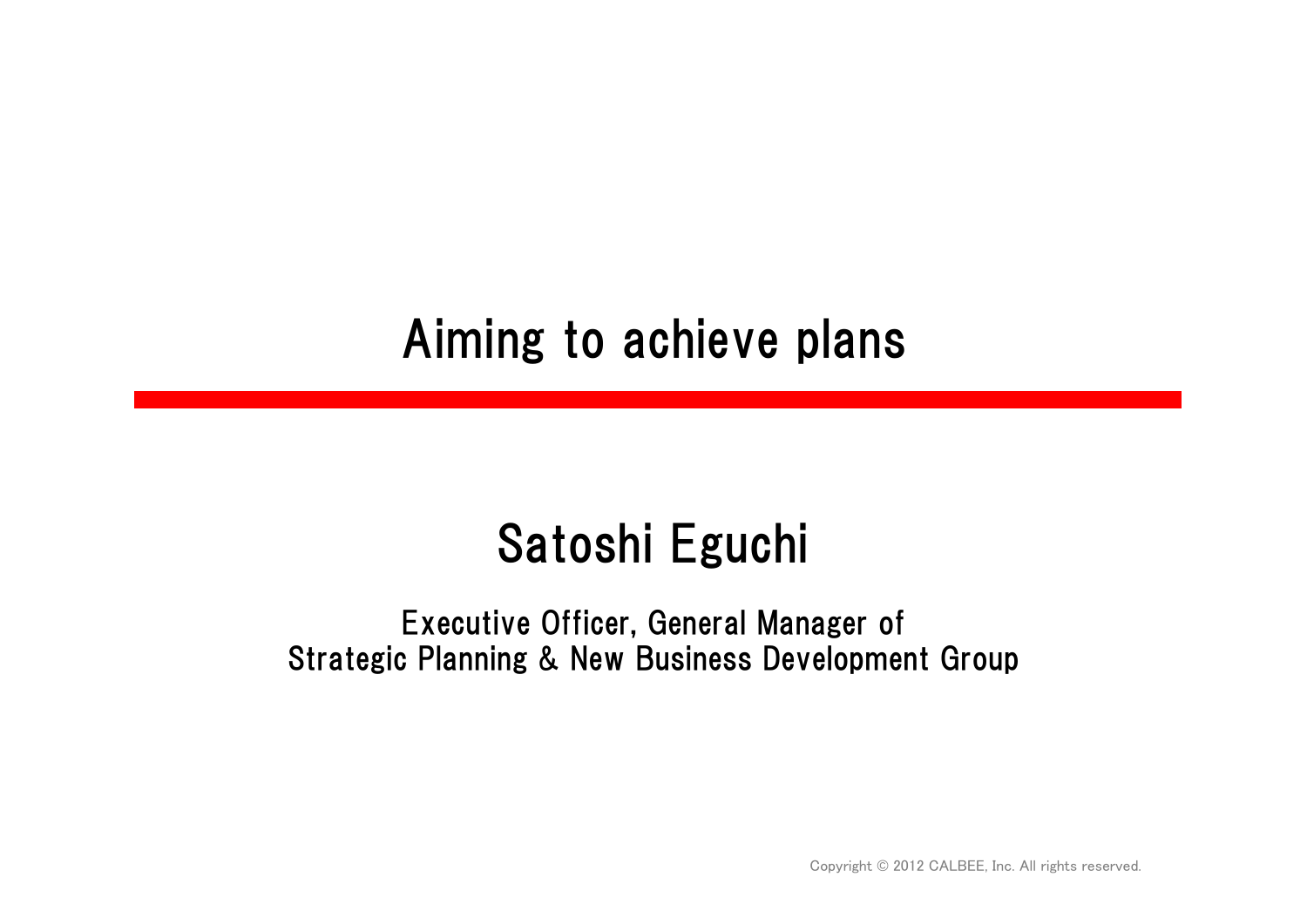## Q1 review



## **Outcomes**

## ■ Grew domestic market share

- Potato Chips market share: (March 2012) 63.2%  $\rightarrow$  (June 2012) 64.8%
- Confectionary market share: (March 2012) 48.9%  $\rightarrow$  (June 2012) 49.6%

## ■ Cost reductions

• COGS (target) 58.8%  $→$  (actual)  $56.6%$ </u>

Data: Intage SRI; nationwide retail sales Confectionary market share: Total of Calbee and Japan Frito-Lay Potato chips market: Total of potato chips (thick- and thin-sliced), shoestring and kettle types March 2012: Total of April 2011-March 2012 June 2012: Total of April-June 2012

## Future initiatives

- Proactive marketing measures Actively develop new flavors / Implement sales campaigns
	- Strengthen the *Fruits Granola* cereal brand
	- Advance overseas strategy
		- Achieve further cost reductions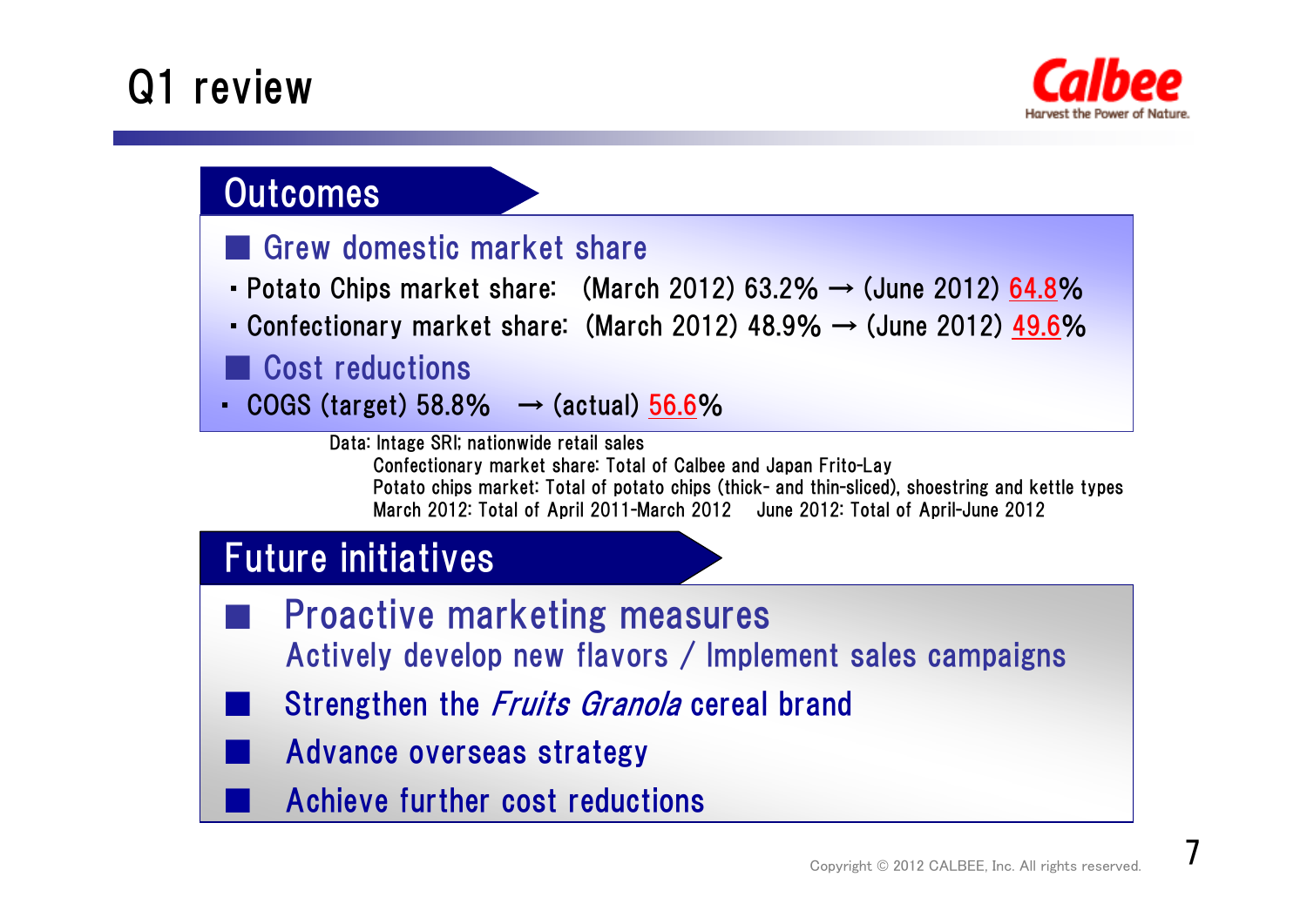## Proactive marketing measures





#### ■Calbee SMILE Harvest Festival campaign (Sep.-Dec.)



-A gift set of 3kg of *Hokkaido potatoes* and

an *original apron* for 100,000 people

\* For all Calbee and Frito Lay Japan products with an entry form

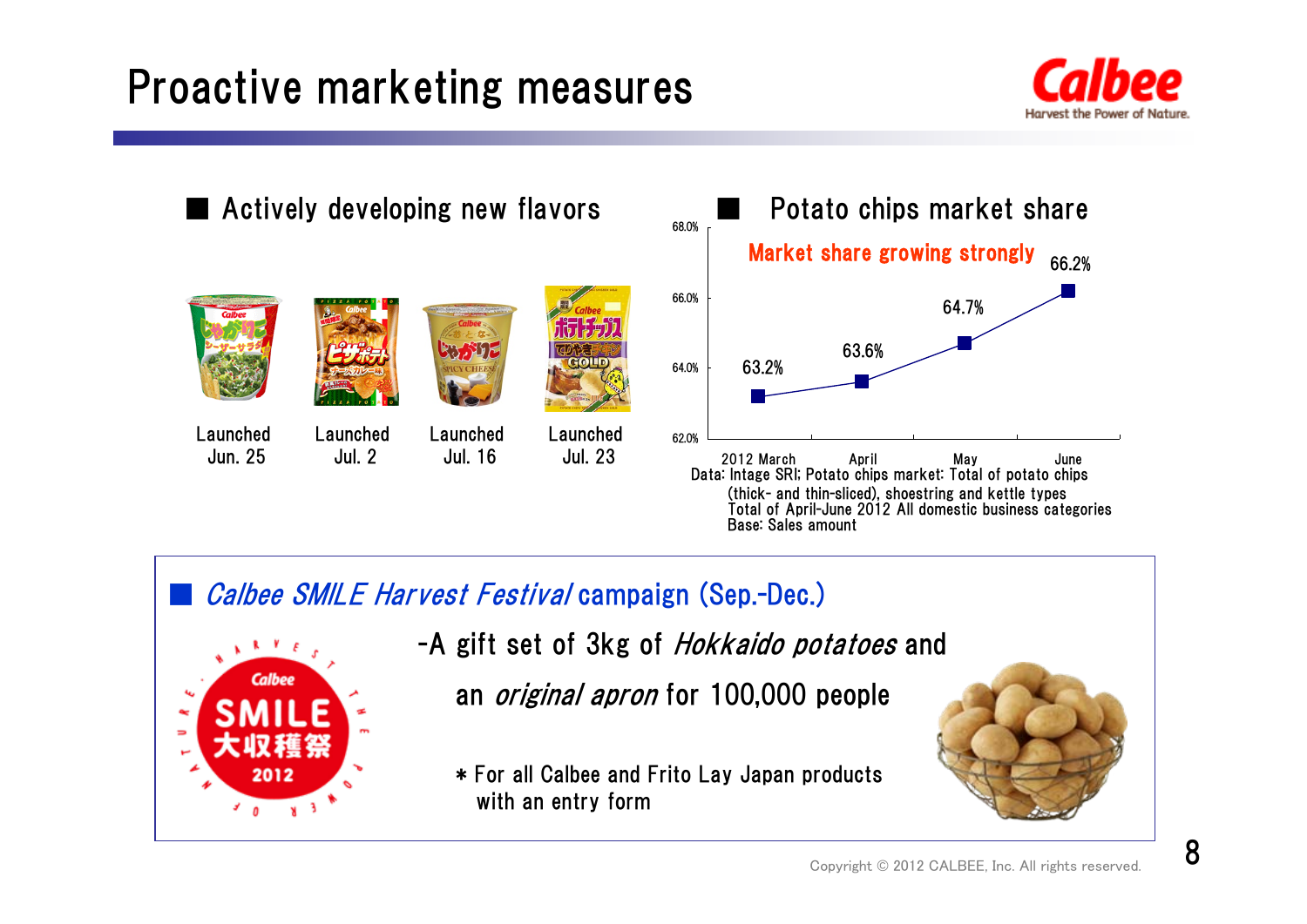## Fruits Granola / Overseas development / Cost reductions Ca

#### A top brand in the cereal market



- ・Intensify of PR activities
- ・Offering samples
- ・Progressively investing in sales promotion



Increasing recognition, in-store presence and sales

## Reducing costs

■

- ■ Reducing raw material costs by centralizing procurement and reviewing specifications
- ■ Improving capacity utilization ratio
	- Rigorously controlling costs

## Strengthening *Fruits Granola* **Advancing overseas development**

#### Net sales by country FY2013 Q1

|                 |              | million yen |
|-----------------|--------------|-------------|
|                 | <b>Sales</b> | Growth      |
| U.S.            | 573          | $+46.2%$    |
| <b>Thailand</b> | 483          | $+2.6%$     |
| Hong Kong       | 476          | $+18.2%$    |
| South Korea     | 420          |             |
| China           | 242          | $+35.0%$    |
| Total           | 2.196        | $+51.9%$    |

#### North America

Continuing strong sales of *Snapea* Crisps

Beginning construction of *Jagabee* production line

#### **China**

Working towards planned Jan. 2013 launch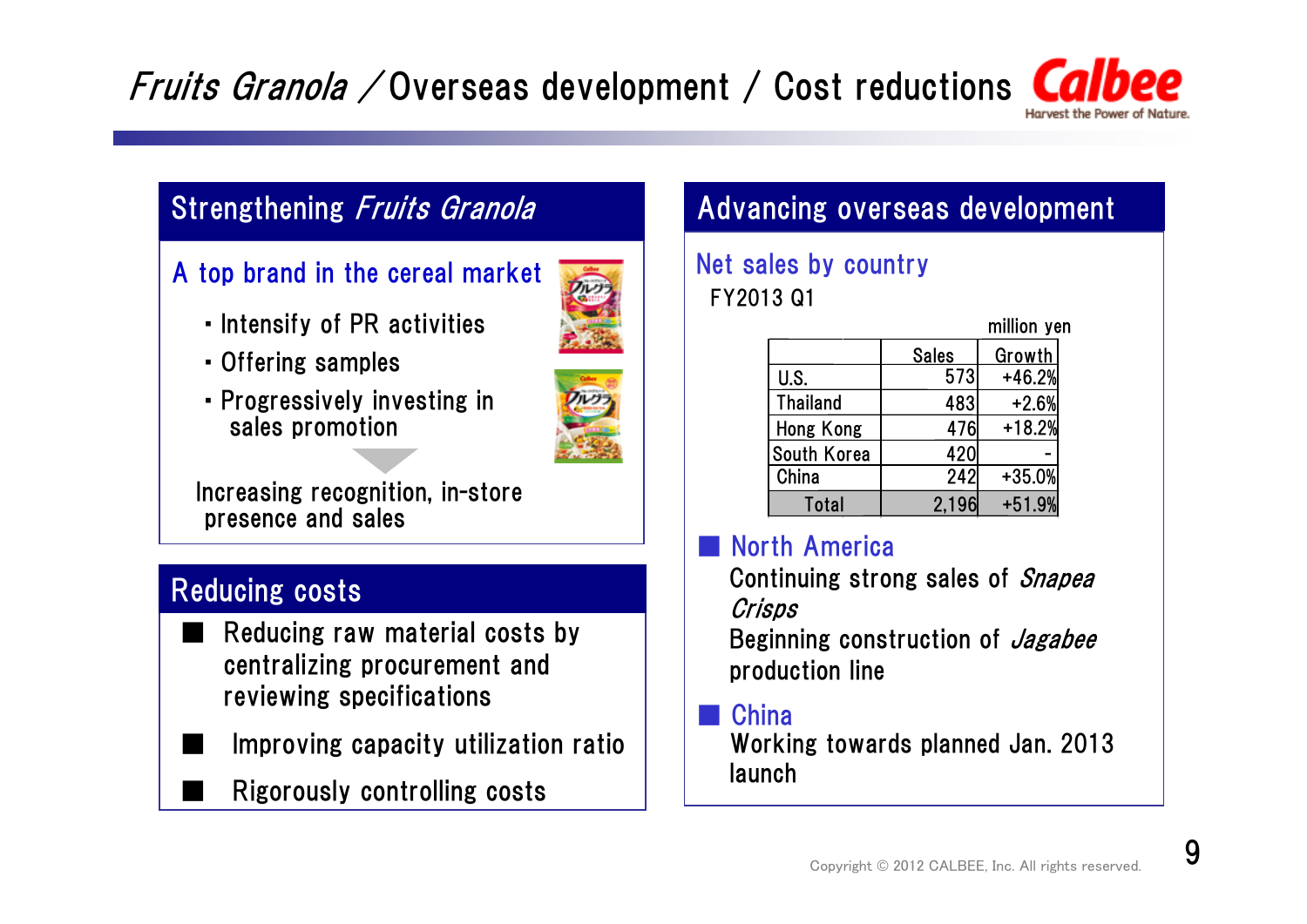## Reference material